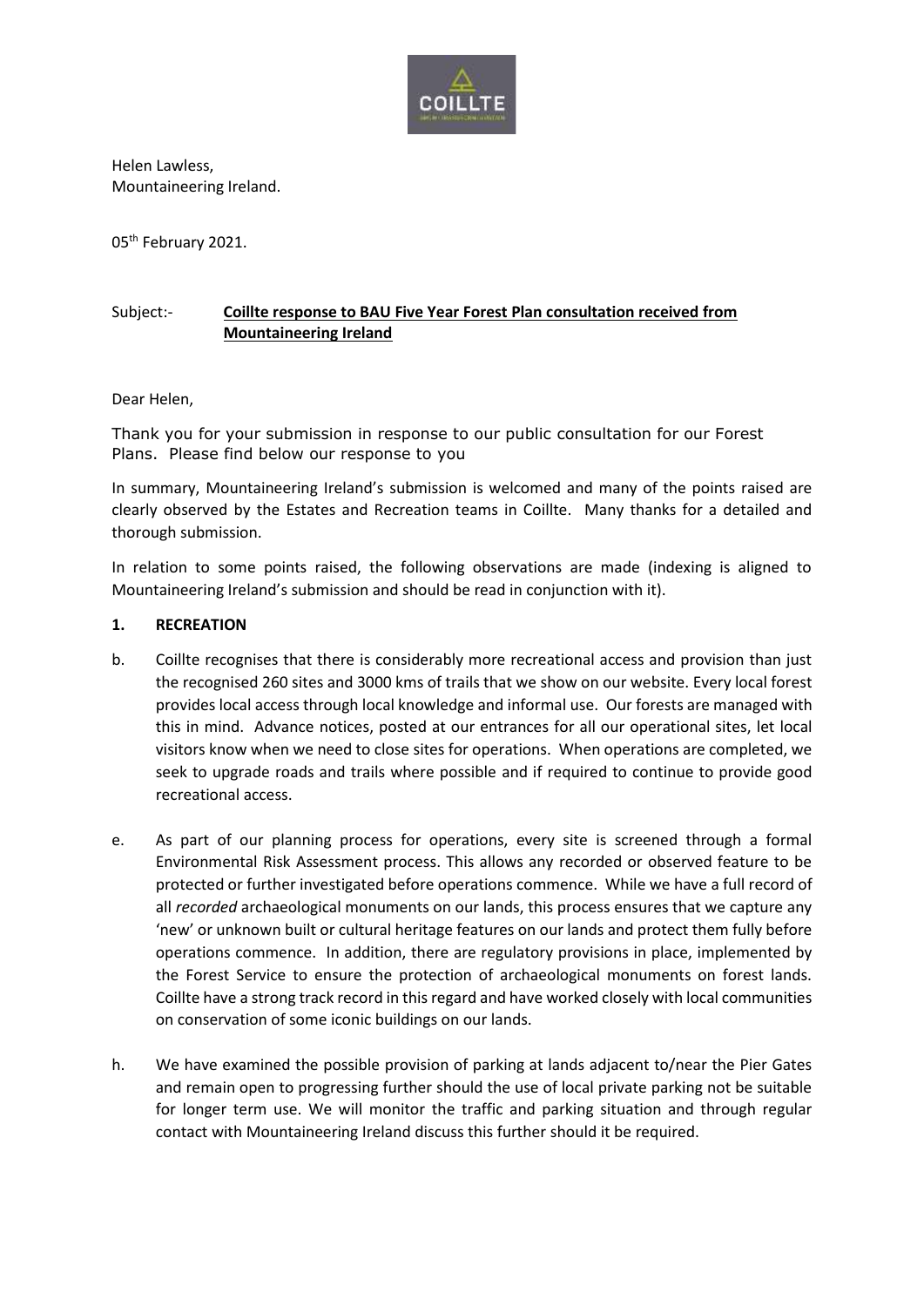

- j. The massive increase in use of forests during the Covid period and lifting of restrictions (35% increase in 2020 compared to 2019 total visitor numbers) has shown that we need to provide significant additional waymarking and information at previously lesser known and lesser-used forests. This is being actively examined in early 2021.
- k. Coillte will seek to designate further forests for general and leisure cycling where suitable and would welcome any further discussions with Mountaineering Ireland on this to identify suitable locations. The use of forests for MTB use will continue to be on a licensed basis with clubs or where purpose-built trails are constructed by Coillte at the national trail centres.
- m. Concerns are noted. The Ballyhoura trailhead project is still in discussion stages, so there are no concrete plans for the level of services to be delivered yet. As with any trailhead, where local enterprise is servicing the full needs of the visitor, we would not look to duplicate services.
- n. Coillte will always endeavour to provide access under licence, to those using its lands for commercial activities in the broad area of guiding or leading walking, cycling and equestrian groups or tours. Our fee schedule aims to be as reasonable as possible in matching a reasonable fee with the level of the business undertaken. It is always expected that anyone operating a business on or across Coillte lands carries insurance for their activities and this is a minimum requirement of licensing on Coillte lands. We are happy to discuss further with Mountaineering Ireland.

## **2. FOREST AND LAND MANAGEMENT**

- c. Across the entire Coillte estate, Coillte work with and respect nature. Where important features of biodiversity are identified, they are mapped and protected across our entire estate. Coillte manages all of its forests in a fully sustainable fashion, and continues to endeavour to remain the largest supplier of wood in Ireland, supporting over 12,000 rurally based jobs, along with the largest provider of outdoor recreation.
- d. Coillte manages all of its forests in a fully sustainable fashion and we would contend that it is not at all common practice find oil containers from forest operations lying around our forests. However, we have seen a significant increase in illegal dumping and littering on our lands especially since the onset of Covid 19. Coillte work proactively to prevent and deter littering on our lands. We are core members of Leave No Trace Ireland and ask all visitors to our lands to abide by their principles. We were instrumental in a national media campaign in 2020 to deter littering in the outdoors and we operate a partnership programme in the most prone area for littering on our estate to ensure the timely removal of illegal dumping.
- e. Regulations set by the DAFM state that signage is displayed at the entrance to each property where harvesting operations are being carried out.
- f. The visual impact of forest operations is carefully considered during the planning stage. This impact is minimised by limiting the area that will be clearfelled, providing visual screens of retained mature trees where possible and by carefully planning how the successor forest will look. Immediately after clearfelling is carried out, the area can look unsightly, as do many other crops after they are harvested. However, this is only very temporary as clearfelled sites are replanted immediately after harvesting. This means that the site has greened up again with young trees and grasses within 1 to 2 years.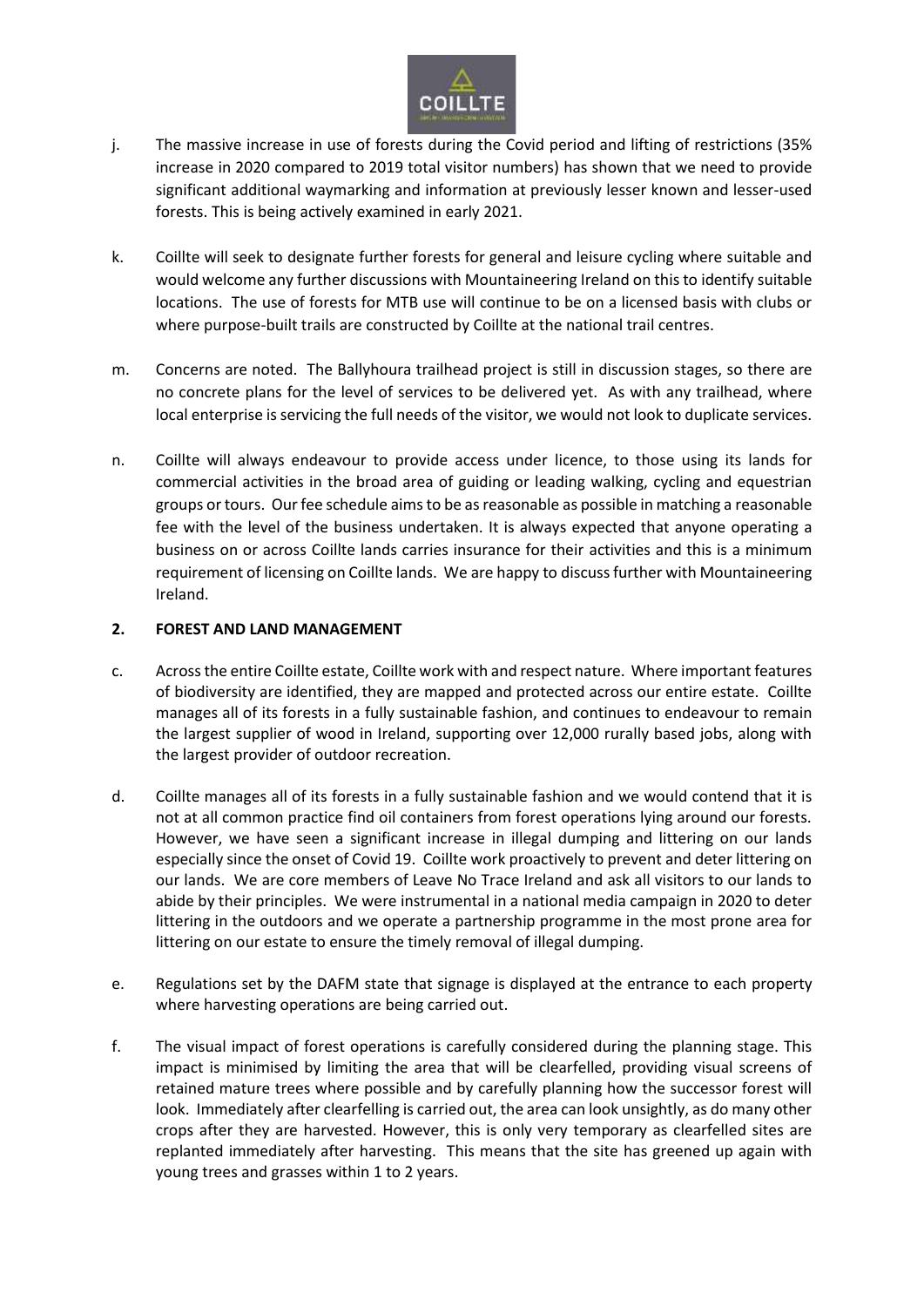

- g. The felling licence notification that is displayed at each site prior to the commencement of operations is a template that is generated and provided for use by the DAFM.
- h. Silvicultural planning is a core component of our forest management practices. Currently, about 30% of our forests are composed of native species such Scots Pine, Alder, Birch, Oak and Ash. These trees add a great deal of diversity to our forests. However, these species can be more demanding in terms of soil and fertility and are therefore not always the most suitable option for the marginal land that is available for forestry.

Furthermore, our forests are both a very effective carbon store and carbon sink. Ireland's forests store over 55 million tonnes of carbon in wood (National Forest Inventory 2017), which is equivalent to over 200 million tonnes of CO2, or 3 times the total annual emissions in Ireland.

In relation to invasive species control, Coillte have an annual programme of work for the control of invasive species which includes removal of natural regeneration of non-native species including Rhododendron and this approach is targeted to prioritise sites of high conservation value. We also liaise closely with DAFM in relation to this issue, which is a national problem, specifically in relation to rhododendron.

i. Coillte has formed an innovative new entity known as Coillte Nature. Coillte Nature is the notfor-profit branch of Coillte that is dedicated to the restoration, regeneration and rehabilitation of nature across Ireland. Its mission is to deliver real impact on the climate and biodiversity crises through large-scale projects based on the best ecological evidence. Its aim is threefold: to undertake impactful projects that create, restore, regenerate and rehabilitate biodiverse habitats across Ireland by partnering with public, private, non-governmental and community stakeholders; to manage those habitats for ecological and recreational value in perpetuity; and in doing so, to maximise the ecosystem services they provide to people for the benefit of everyone, now and into the future. This entity will lead the way to engage with our stakeholders and create awareness of our biodiversity work and has a dedicated section on our website which provides regular updates and information about all projects.

In addition, Coillte is now active across four social media channels posting information about our business, our forest operations and most importantly our forests, showcasing the environmental and social benefits they deliver. We regularly post about our biodiversity offering and our woodlands for health programme but can increase posts on our management and protection of our archaeological heritage.

j. Coillte is always available to consult with local communities prior to and during project development. All local stakeholders are consulted with well in advance of development, from pre-planning stage through to project completion. We also liaise closely with key stakeholders in relation to any issues and specific requirements that may arise after project completion and lines of communication are always well maintained by Land Solutions staff. We have also developed strong recreational offerings at our wind farms, for example Sliabh Bawn, which have been well received locally and are enjoyed by locals and visitors alike.